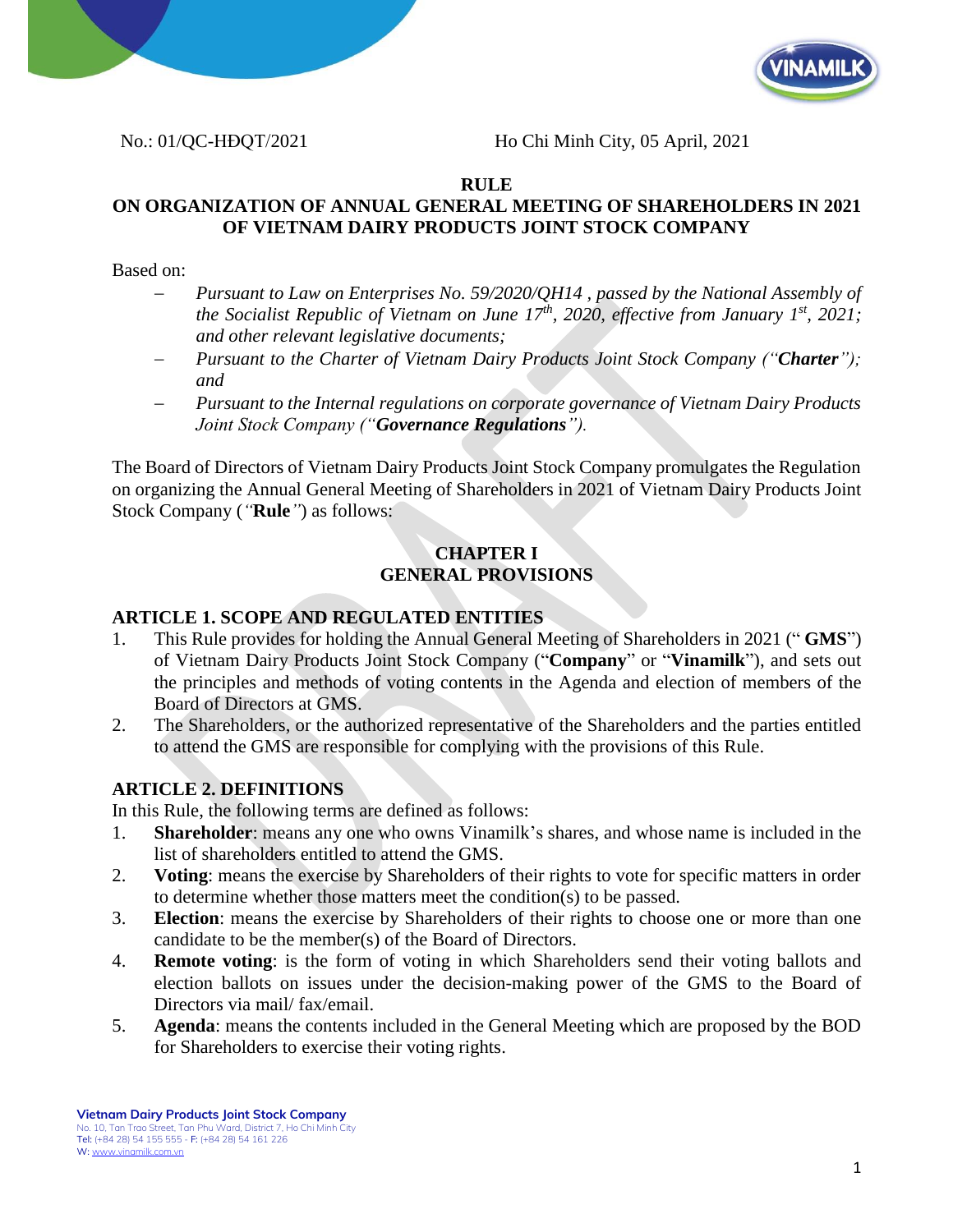

6. **System**: is an information technology infrastructure set up by the Company. Shareholders can access the System to register to attend, track progress and discuss issues at the GMS in accordance with the Company's guidance and the provisions of this Rule.

# **CHAPTER II**

# **RIGHTS AND OBLIGATIONS OF PARTIES PARTICIPATING IN THE MEETING**

#### **ARTICLE 3: RIGHTS AND OBLIGATIONS OF SHAREHOLDERS**

- 1. Shareholders are entitled to attend at GMS and vote on all issues in the Agenda of the GMS, in accordance with the provisions of the Charter, this Rule and instructions of the organizing committee of the GMS.
- 2. Shareholders shall have the right to speak and discuss directly at the GMS in accordance with Article 10 of this Rule.
- 3. Shareholders shall register correct mobile phone number, contact address and email address so that the organizing committee of the GMS can send the meeting invitation and/or other relevant documents to the Shareholders. The Shareholders shall solely be responsible for the accuracy of the registered information.
- 4. Shareholders shall use the link provided by the Company to log into the System and track progress at the GMS on electronic devices (for example: computers, laptops, cellphones, etc.). Shareholders are solely responsible and are not entitled to complain when Shareholders intentionally log out of the System or let others use their link to access the System during the GMS, starting from the time of opening the System for the purpose of registration for participation and discussion until the closing of the System.
- 5. Shareholders are responsible for securing their identity (such as custodian number and the link to access the System) to ensure that only the Shareholders and/or their duly authorized representatives can download the Voting Ballot and Election Ballot (In case the Company posts the additional meeting documents on the Company's website) and exercise the right to register their participation at the GMS on the System, keep track of the progress of the GMS, discuss and contribute opinions to the GMS via the System. In the event that the Shareholder authorizes other individuals/organizations to attend the GMS, the Shareholder and the authorized representative are responsible for such authorization.
- 6. Shareholders shall comply with the provisions of this Rule, the Chairman's instructions and respect the results of the GMS.

#### **ARTICLE 4: SHAREHOLDER VERIFICATION BOARD**

Shareholder Verification Board is responsible for:

- a) Verifying the eligibility of Shareholders attending the GMS in accordance with the applicable laws, the Charter and this Rule; and
- b) Reporting to the GMS the number and percentage of Shareholders attending the GMS.

#### **ARTICLE 5: BOARD OF CHAIRPERSONS**

1. The Chairwoman of the Board of Directors shall chair the meeting of the GMS with support from other members of the Board of Directors (Board of Chairpersons).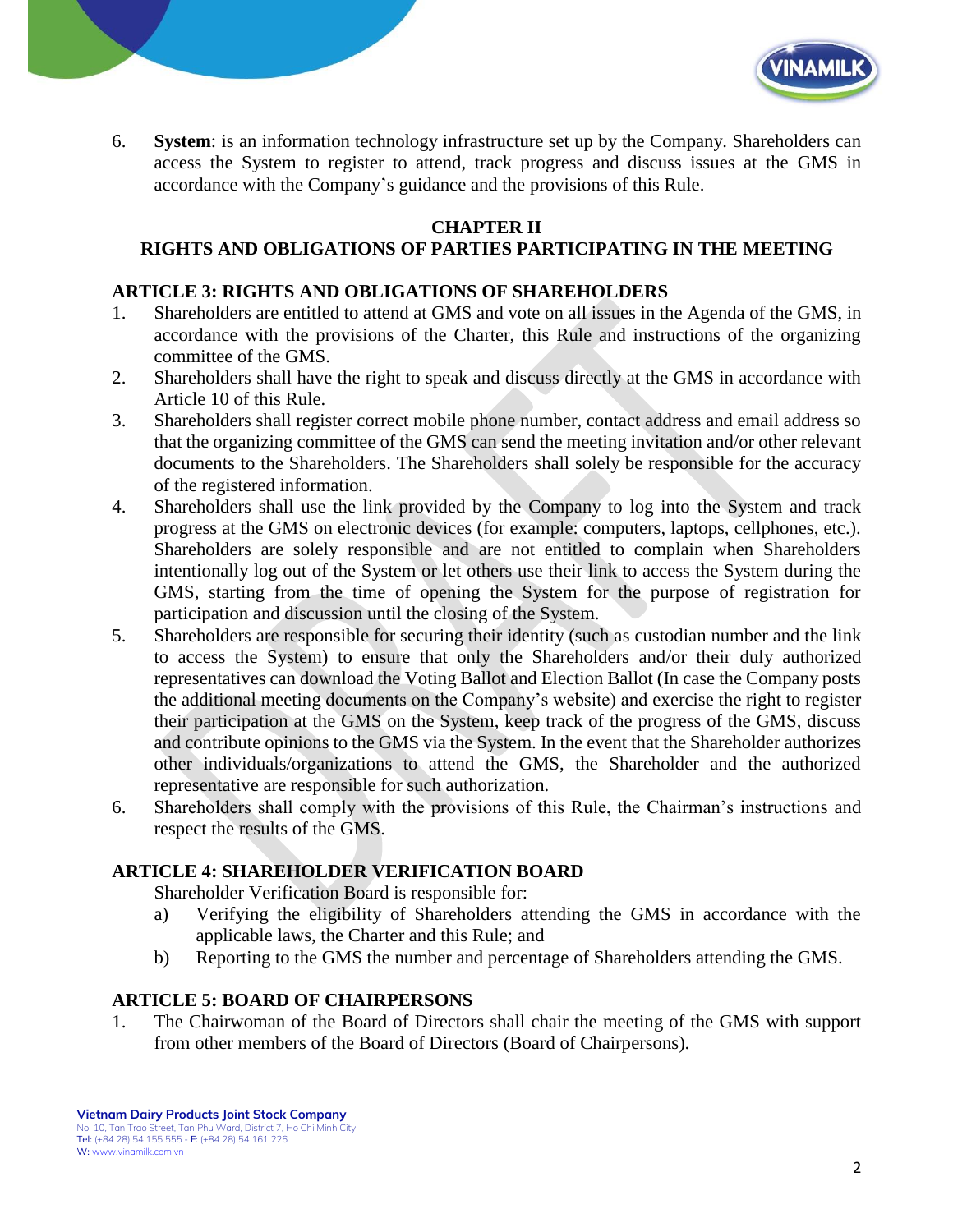

- 2. The Board of Chairpersons shall govern the GMS in accordance with this Rule and the Agenda approved by the GMS.
- 3. The decision made by the Board of Chairpersons on processes, procedures or incidents arising out of the Agenda of the GMS shall be final.

# **ARTICLE 6: SECRETARY**

- 1. The Chairperson shall appoint one or more staff to act as the Secretary of the GMS.
- 2. The Secretary of the GMS shall perform the following tasks:
	- a) Summarize Shareholders' opinions during the GMS and send them to the Board of Chairpersons;
	- b) Keep an accurate record of all progress of the GMS and matters approved by Shareholders or their authorized representatives or noted at the GMS;
	- c) Draft the meeting minutes and resolutions for approval before the end of the GMS; and
	- d) Perform other tasks as assigned by the Chairperson.

# **ARTICLE 7: VOTE COUNTING COMMITTEE**

The Vote Counting Committee shall be elected by Shareholders by sending voting ballots to the organizing committee of the GMS via mail/fax/email in accordance with this Rule.

- 1. The number of members of the Vote Counting Committee is three (03) members. The composition and responsibilities of Vote Counting Committee are as follows:
	- a) Head of the Vote Counting Committee: is responsible for procedures, order and legalization of conducting the voting and election at the General Meeting.
	- b) Members in charge of data and statistics: are responsible for ensuring the accuracy of the data, including but not limited to data entry, calculation and statistics related to the convening of the GMS and the vote counting data.
	- c) Members in charge of supervising the counting of votes: are responsible for supervising the performance of the Vote Counting Committee.
- 2. The Vote Counting Committee has the following rights and obligations:
	- a) Collecting and counting the voting ballots and election ballots;
	- b) Drafting and disclosing the minutes of counting voting ballots and election ballots at the GMS;
	- c) Handing over the counting minutes, all the voting ballots and election ballots which are sealed to the organizing committee of the GMS;
	- d) Being responsible for the truthfulness and accuracy of all data and statistics, checking, preparing the counting minutes and announcing the vote counting results.

## **CHAPTER III**

# **CONDUCTING THE GENERAL MEETING OF SHAREHOLDERS AND THE VOTING AT THE GENERAL MEETING OF SHAREHOLDERS**

### **ARTICLE 8: REGISTRATION FOR ATTENDING THE GMS AND VERIFICATION OF THE ELIGIBILITY OF SHAREHOLDERS**

1. The Company shall disclose the specific link and instructions for Shareholders to register information and verify the eligibility of Shareholders before attending the GMS. The details of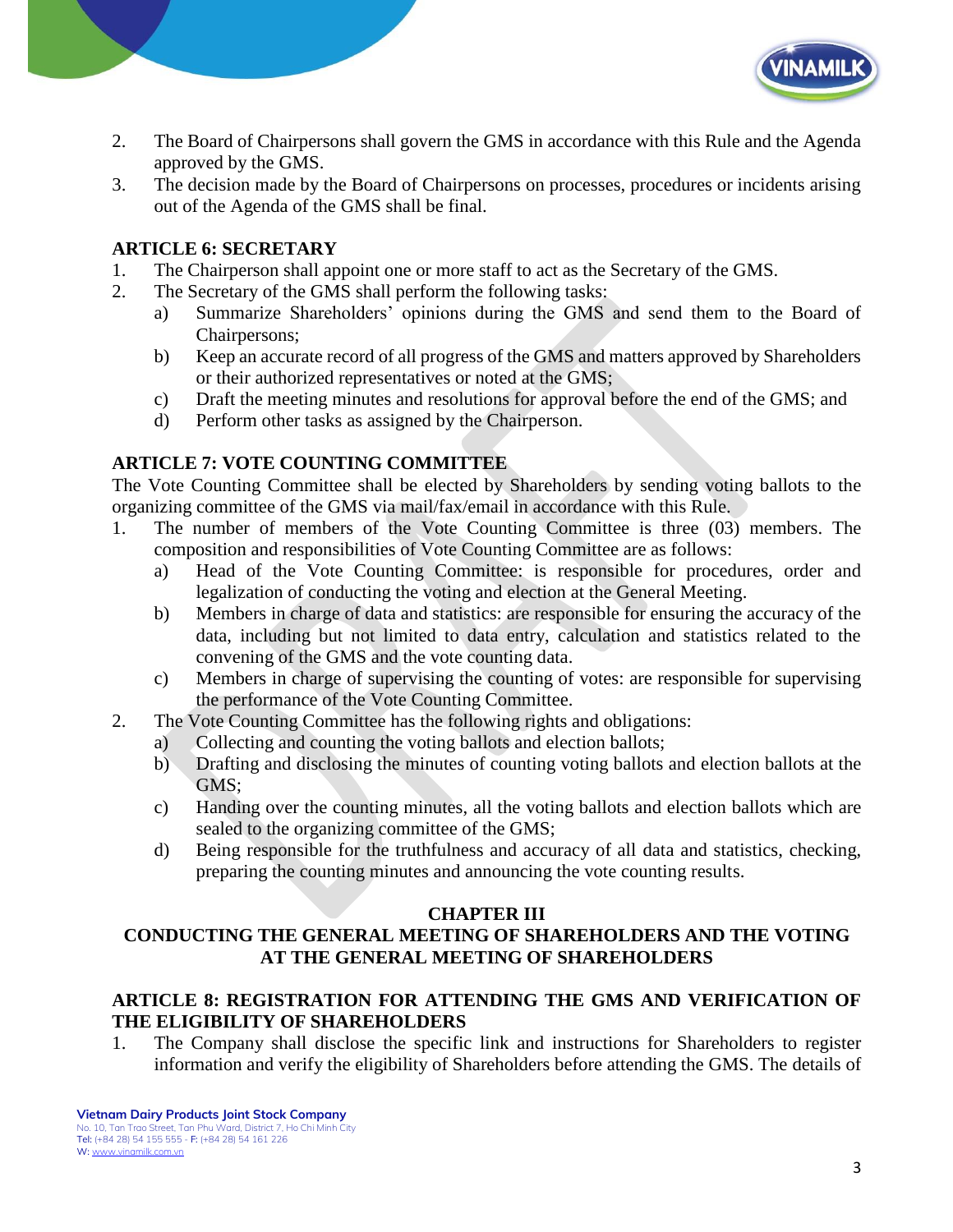

the specific link and instructions will be posted on the Company's website at: [https://www.vinamilk.com.vn.](https://www.vinamilk.com.vn./)

- 2. Shareholders can access the link disclosed on the website of the Company to verify their eligibility and register to attend the GMS.
- 3. Shareholders shall correctly declare the following information: Full name of Shareholders, custodian number (issued by Vietnam Securities Depository and may appear on GMS invitation letter sent to Shareholders by the Company), and date of issuance of custodian number.
- 4. Upon accurate and complete declaration of the aforementioned information, the Company will verify the eligibility of Shareholders. In case Shareholders are eligible to attend lawfully, the Company will provide Shareholders with a link for Shareholders to log in the System to attend the GMS.
- 5. Shareholders shall be recognized by the Company as attending the GMS in the following cases:
	- a) In case Shareholders conduct remote voting: Voting ballots and election ballots shall be emailed to: [bankiemphieu@vinamilk.com.vn,](mailto:bankiemphieu@vinamilk.com.vn) or sent to the following Fax number: (+84 28) 54 161 226, or sent by registered mail to the Company as instructed in Article 11.3(e) of this Rule.
	- b) In case Shareholders access the System to attend, keep track of the meeting and discuss at the GMS: Shareholders shall register and confirm their eligibility on the System.
- 6. The Shareholder Verification Board shall determine the total number of Shareholders attending the GMS based on (i) the number of voting ballots and election ballots sent to the Company by **8:30AM** on April 26<sup>th</sup>, 2021 (Local time in Vietnam) and (ii) the number of Shareholders successfully logging into the System within the time period from **7:30AM to 8:30AM on April 26th , 2021 (Local time in Vietnam)**. In case Shareholders have sent voting ballots to the Company when attending the GMS by logging into the System, the Shareholder Verification Board will determine the number of the attending Shareholders based solely on the Shareholders' submission of the voting ballots and/or election ballots.

# **ARTICLE 9: CONDITIONS FOR CONDUCTING THE GMS**

The GMS shall be conducted when the number of Shareholders registered to attend the meeting represents at least 65% of the total voting shares of the Company (according to the list as at the last registration date provided by the Vietnam Securities Depository).

## **ARTICLE 10: DISCUSSION AT THE GMS**

- 1. Discussion of issues by Shareholders shall be conducted under guidance of the Chairperson during the GMS.
- 2. Shareholders may discuss issues at the GMS by direct speech or dispatch of opinions through online links as guided by the organizing committee. The Secretary shall be responsible for recording and summarising shareholders' opinions and sending them to the Board of Chairpersons.
- 3. Discussing and answering questions shall be conducted according to the following principles and ways:
	- a) Shareholders attending the GMS shall obtain the Chairperson's consent prior to expressing their opinions.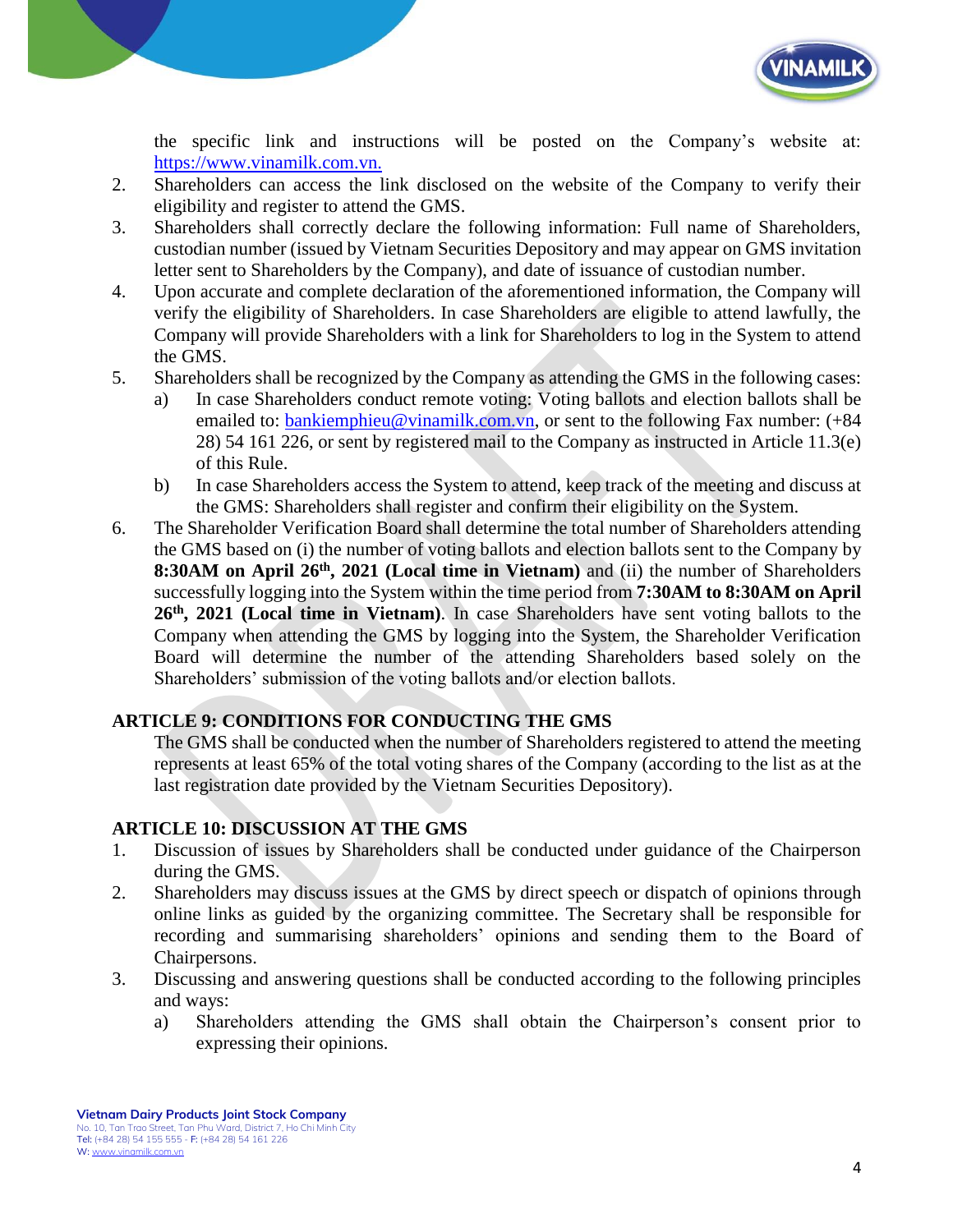

- b) Shareholders shall make short speech, avoid duplication and focus on the key issues to be discussed and in line with the approved Agenda. The Chairperson will arrange for Shareholders to speak in the order of registration and answer their questions. The Chairperson has the right to suspend the speech of Shareholders if he/she considers that it is repetitive and not in line with the Agenda.
- c) The Chairperson shall only answer key questions which are related to contents of the Agenda.
- d) In case the discussion exceeds the meeting program time of the GMS, the Secretary shall collect the unanswered questions at the GMS and the Board of Chairpersons shall provide answers to Shareholders later by email and/or any other ways in accordance with the Charter of the Company and the provisions of laws.

# **ARTICLE 11: VOTING TO APPROVE THE ISSUES OF ANNUAL GENERAL MEETING AND ELECTION.**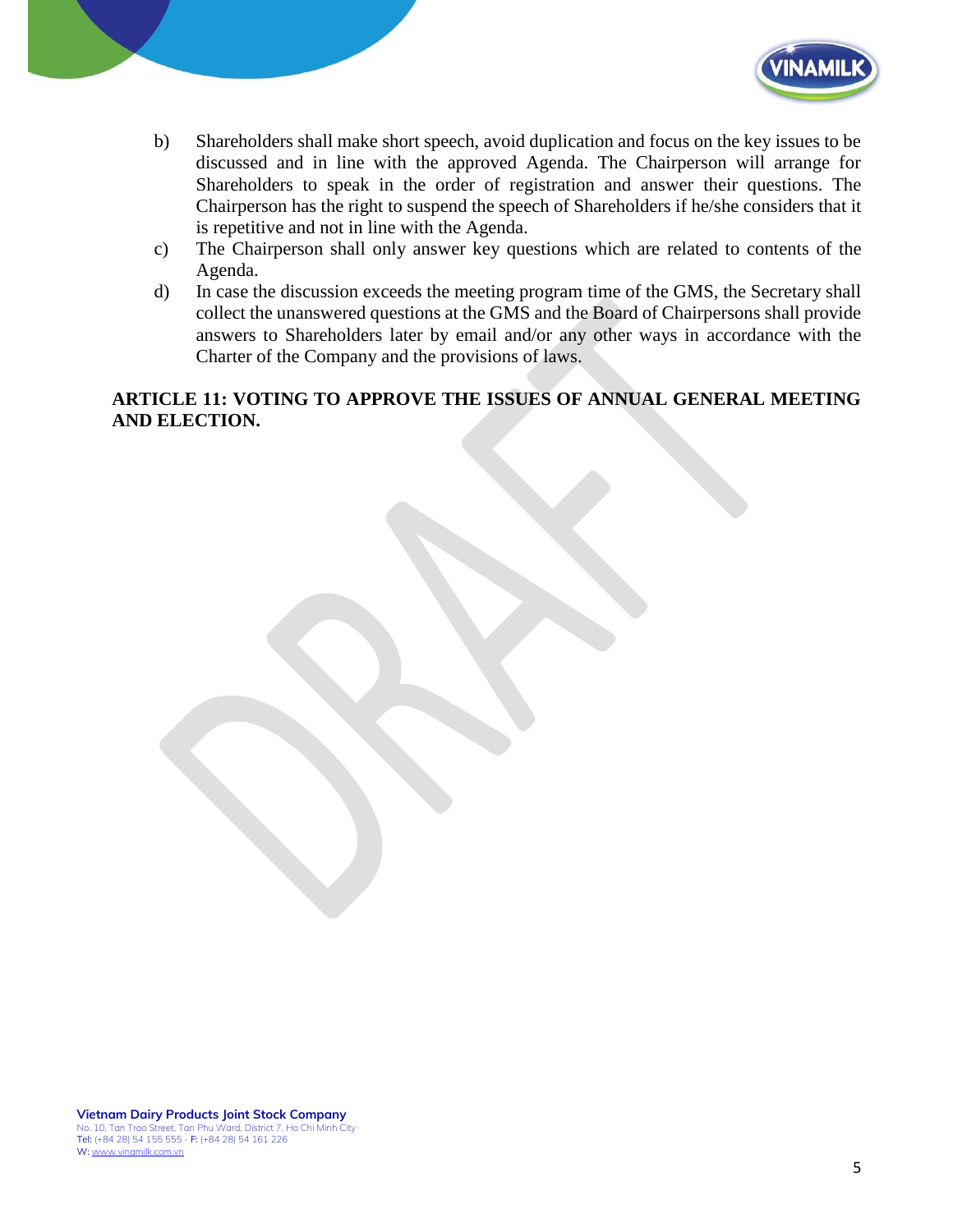

- 1. Shareholders holding voting shares of the Company shall have the rights of voting and election at the GMS by remote voting in accordance with the provisions of this Rule.
- 2. Shareholders/authorized representatives shall exercise their rights of voting and election by using the voting ballots and election ballots sent by the Company to Shareholders.
- 3. Remote voting shall be implemented in accordance with the procedures as follows:
	- a) The Company will send the voting ballots and election ballots to Shareholders and/or post the voting ballots and election ballots on the Company's website at: [https://www.vinamilk.com.vn.](https://www.vinamilk.com.vn./)
	- b) Each Shareholder shall be provided with a code printed in the voting ballots and election ballots. This code is encoded (QR Code) for ensuring that each Shareholder shall only own one QR code which is different from the QR code of others.
	- c) Upon receipt by Shareholders of voting ballots and election ballots, Shareholders start to vote and elect in accordance with the provisions set out of this Rule and the instruction specified in the Voting Ballots and Election Ballots respectively.
	- d) Shareholders may send voting ballots and election ballots which have been completed in accordance with provisions of this Rule to the following email address: [bankiemphieu@vinamilk.com.vn,](mailto:bankiemphieu@vinamilk.com.vn) to the following Fax number: **(+84 28) 54 161 226**, or by post to the Company **no later than 8:30AM on April 26 th, 2021 (Local time in Vietnam).**
	- e) The transmission of voting ballots and election ballots by enhanced message service shall be conducted as follows: voting ballots and election ballots are required to put into a sealed envelope before sending to the Company, with detailed information of sender and recipient. The information of the recipient is as follows:

## **VOTING BALLOT, ELECTION BALLOT VIETNAM DAIRY PRODUCTS JOINT STOCK COMPANY RECIPIENT: BOARD OF DIRECTORS Address: No. 10 Tan Trao, Tan Phu Ward, District 7, Ho Chi Minh City Tel: (+84 28) 54 155 555 Fax: (+84 28) 54 161 226**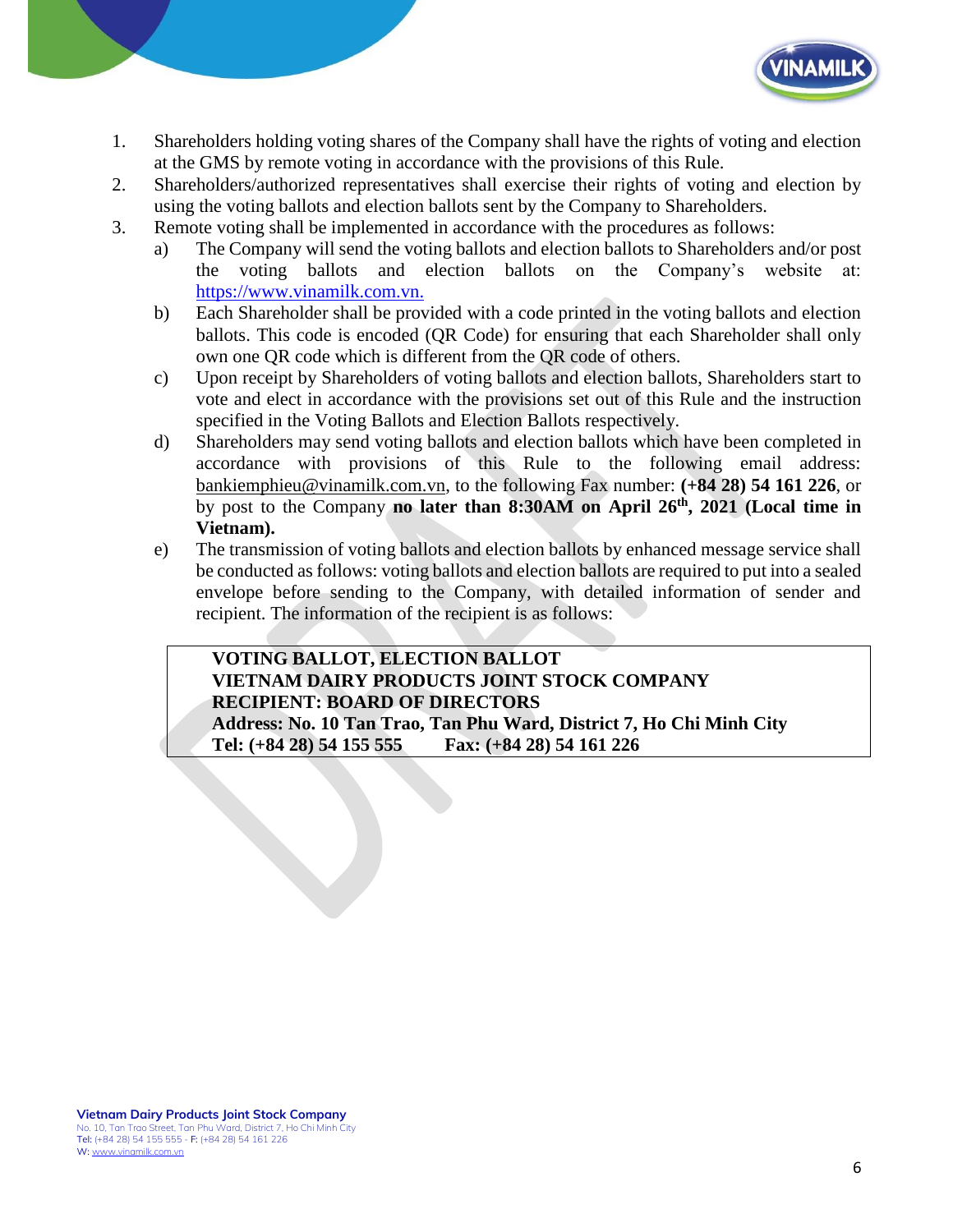

- f) All information of voting ballots and election ballots shall be kept in strict confidence until the GMS conducts the vote counting.
- g) If the Shareholders concurrently send in voting ballots and/or election ballots by email and by post, the by-post ballots shall prevail in case of any inconsistency between the results by-email ballots and by-post ballots. In case the Shareholders send in voting ballots and/or election ballots in multiple times by email or in multiple times by post, the Vote Counting Committee shall verify the authenticity and validity of these Ballots and shall only accept and count the resulting ballots of the latest date of receipt.
- 4. The specific provisions related to the voting and election shall be stipulated in Appendix Rules of Voting and Election attached to this Rule.
- 5. Applying of information technology in checking votes: In order to ensure the accuracy and timeliness of the recognition, collecting of information/ data and the convenience of Shareholders, the collecting and recording of the attendance of Shareholders, their votes and information/ data shall be be conducted by the computer system and software designed in accordance with the principles of voting and electing.

## **ARTICLE 12: APPROVAL FOR RESOLUTIONS OF GMS**

The resolution of the GMS on the issues submitted at the GMS shall be adopted in accordance with the ratio stipulated in the Charter of the Company.

## **ARTICLE 13: MEETING MINUTES AND RESOLUTION OF THE GMS**

- 1. Contents of the GMS shall be recorded in the meeting minutes by the Secretariat.
- 2. Meeting minutes and Resolution of the GMS shall be read at the GMS before the end of the GMS and shall be kept by the Company.

#### **CHAPTER IV EXECUTION PROVISION**

## **ARTICLE 14: EXECUTION PROVISION:**

This Rule shall be effective from the date on which the Chairwoman of the Board of Directors signed this Rule and shall be applied at the Annual General Meeting of Shareholders in 2021 of Vietnam Dairy Products Joint Stock Company to be held on 26<sup>th</sup> April 2021.

*For and on behalf of* **THE BOARD OF DIRECTORS CHAIRWOMAN**

**LE THI BANG TAM**

**Vietnam Dairy Products Joint Stock Company** No. 10, Tan Trao Street, Tan Phu Ward, District 7, Ho Chi Minh City Tel: (+84 28) 54 155 555 - F: (+84 28) 54 161 226 W: [www.vinamilk.com.vn](http://www.vinamilk.com.vn/)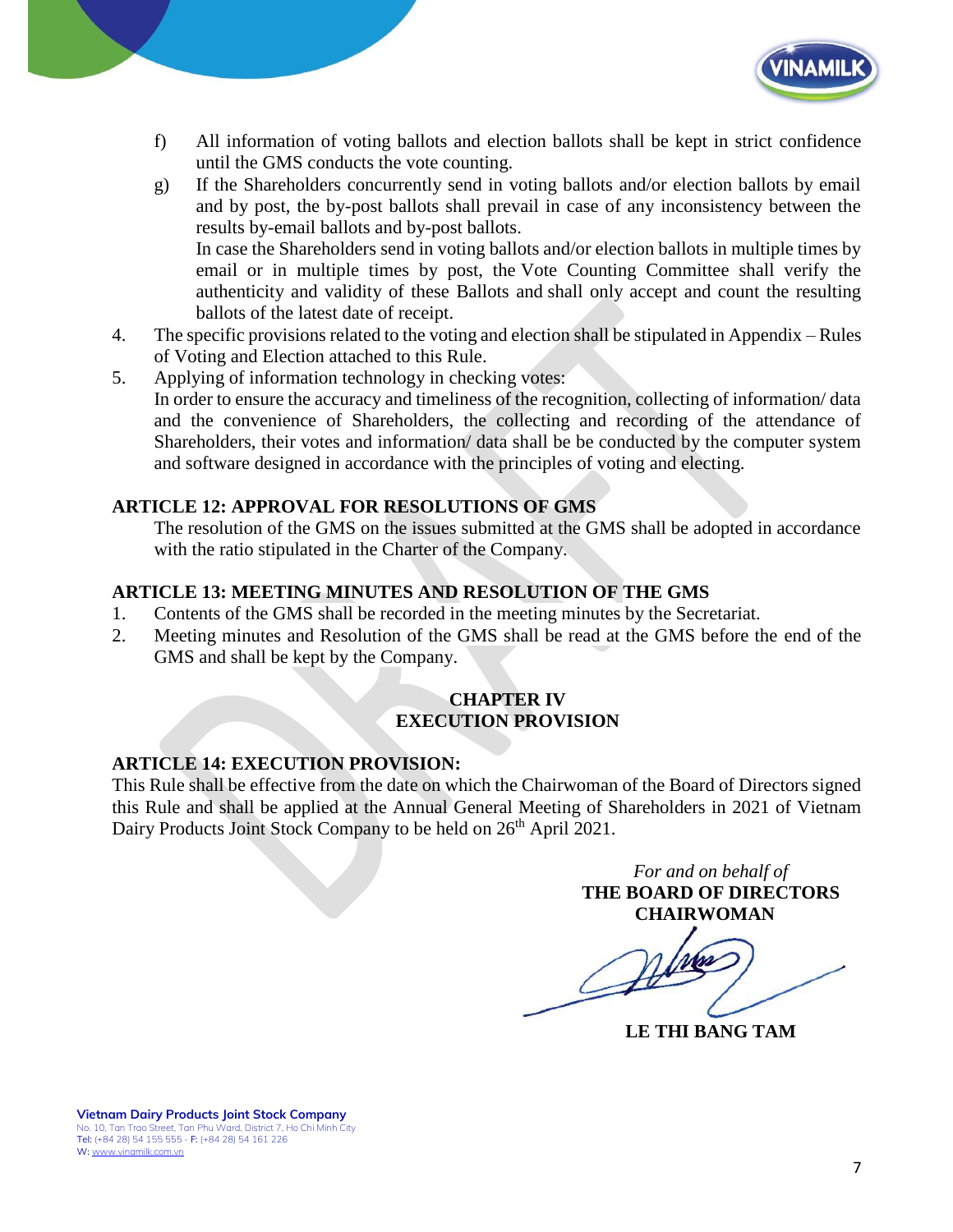

## **APPENDIX – THE RULES FOR VOTING AND ELECTING**

*(Attached to the Rule on Organization of Annual General Meeting of Shareholders in 2021 No.: ……/QC-HĐQT/2021 dated ……, 2021 of Vietnam Dairy Products Joint Stock Company)*

# **ARTICLE 1. RULES FOR VOTING**

#### **1. Voting ballot**

The voting ballot shall have the following items:

- QR Code of the voting ballot.
- Name of Shareholder.
- Custodian code.
- Name of authorized person(s) (if any).
- Contents/issues to be voted.
- Voting status:
	- + Approved;
	- + Not approved;
	- + No opinion.

### **2. Principles and method for voting and determining the voting results:**

- 2.1. The voting shall be made based on the principle that one share is equivalent to one voting right.
- 2.2. For each content/issue to be voted in the voting ballot, Shareholders/authorized person(s) may choose one of the following three (03) kinds of voting status (*Approved, Not approved, No opinion*) by way of marking  $(X)$  or  $(\checkmark)$  against the selected voting status. In case Shareholders/authorized person(s) mark on two (02) voting status or more, the voting status for that voting content shall be considered "*invalid*" and shall not be counted into the total voting results.

#### **3. Classification of voting ballot:**

- 3.1. Valid voting ballots must:
	- a) follow the template and have the QR Code issued by the Company; and
	- b) not have the printed contents erased and/or changed.
- 3.2. Invalid voting ballots: are those which do not meet any of the aforementioned conditions of a valid voting ballot.

#### **4. Collection of voting ballots:**

- 4.1. The voting ballots shall be sent to the Company **no later than 8:30AM on April 26 th , 2021 (Local time in Vietnam)** in the manner stipulated in Articles 11.3(d) and (e) of this Rule.
- 4.2. The voting ballots collected shall be stored in a sealed ballot-box.

#### **5. Conditions for approving the content/issue to be voted:**

The issue/content to be voted shall be approved if the minimum voting rate stipulated in Articles 17.2 and 17.3 of the Charter are satisfied.

#### **6. Checking and consolidation of voting results:**

6.1. Voting ballots after being collected will be checked for validity in accordance with the provisions set out in this Rule.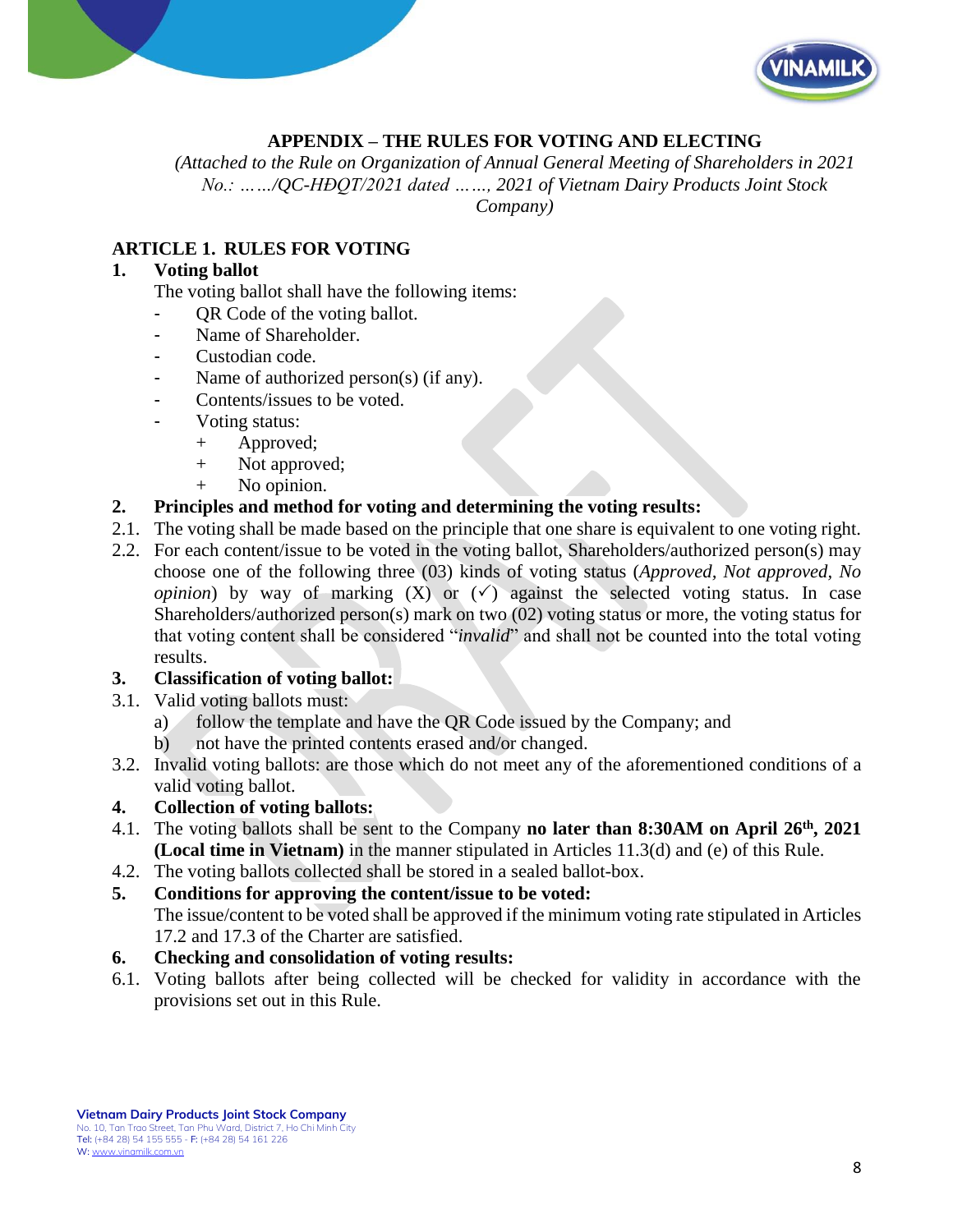

- 6.2. Once all the voting ballots have been checked and the information has been fed into the votecounting software program, the votes will be consolidated to determine the final voting result. During the consolidation process, if Shareholders/authorized person(s) marked the "*No opinion*" status or did not mark any voting status for a certain issue/content to be voted, the voting status of such issue/content shall be considered "*No opinion*"*.*
- 6.3. The voting results shall be determined for each issue/content to be voted and calculated in the form of percentage (%) rounded up to two (02) decimal places.
- 6.4. The Vote Counting Committee shall collect the voting results and record them in the votecounting minutes. The vote-counting minutes must be signed by all members of the Vote Counting Committee in order to confirm the accuracy, transparency and the compliance of the minutes with the principles and order of the vote-counting process.
- 6.5. The vote-counting minutes shall have the following items:
	- a) The total number of shareholders participating in the votes.
	- b) The total number of voting ballots (with the total number of shares in equivalent) casting votes and the number of valid and invalid votes.
	- c) The total number of shares choosing each voting status: *Approved, Not Approved, No opinion* on each issue to be voted in the Agenda and the voting percentage (%) of total voting shares of Shareholders attending the GMS.
	- d) The approved issues. The head of the Vote Counting Committee shall, on behalf of the Chairperson of the General Meeting, announce the voting results at the GMS.
- 6.6. The Head of the Vote Counting Committee shall, on behalf of the Chairperson, announce the voting results at the GMS.

## **ARTICLE 2. RULES FOR ELECTING THE MEMBERS OF BOARD OF DIRECTORS:**

## **1. The election ballot**

The election ballot shall have the following items:

- QR Code of election ballot.
- Name of Shareholder.
- Custodian code.
- Name of authorized representatives (if any).
- The name of candidate.
- Selection of Shareholder.
- **2. The principles for election of the member of the Board of Directors.**
- 2.1 The election of the member(s) of the Board of Directors must be implemented by the method of cumulative voting, under which each Shareholder shall have his/her total votes corresponding to the total shares he or she owns multiplied by the number of candidates to be elected as member(s) of the Board of Directors.
- 2.2 Shareholders shall implement the election in accordance with the provisions set out in this Regulation and instruction specified in the election ballots issued to Shareholders. The GMS will base on the percentage of votes casting from high to low, starting from the candidate with the highest number of votes until enough members are elected and must ensure to meet the minimum number of the independent members of the Board of Directors in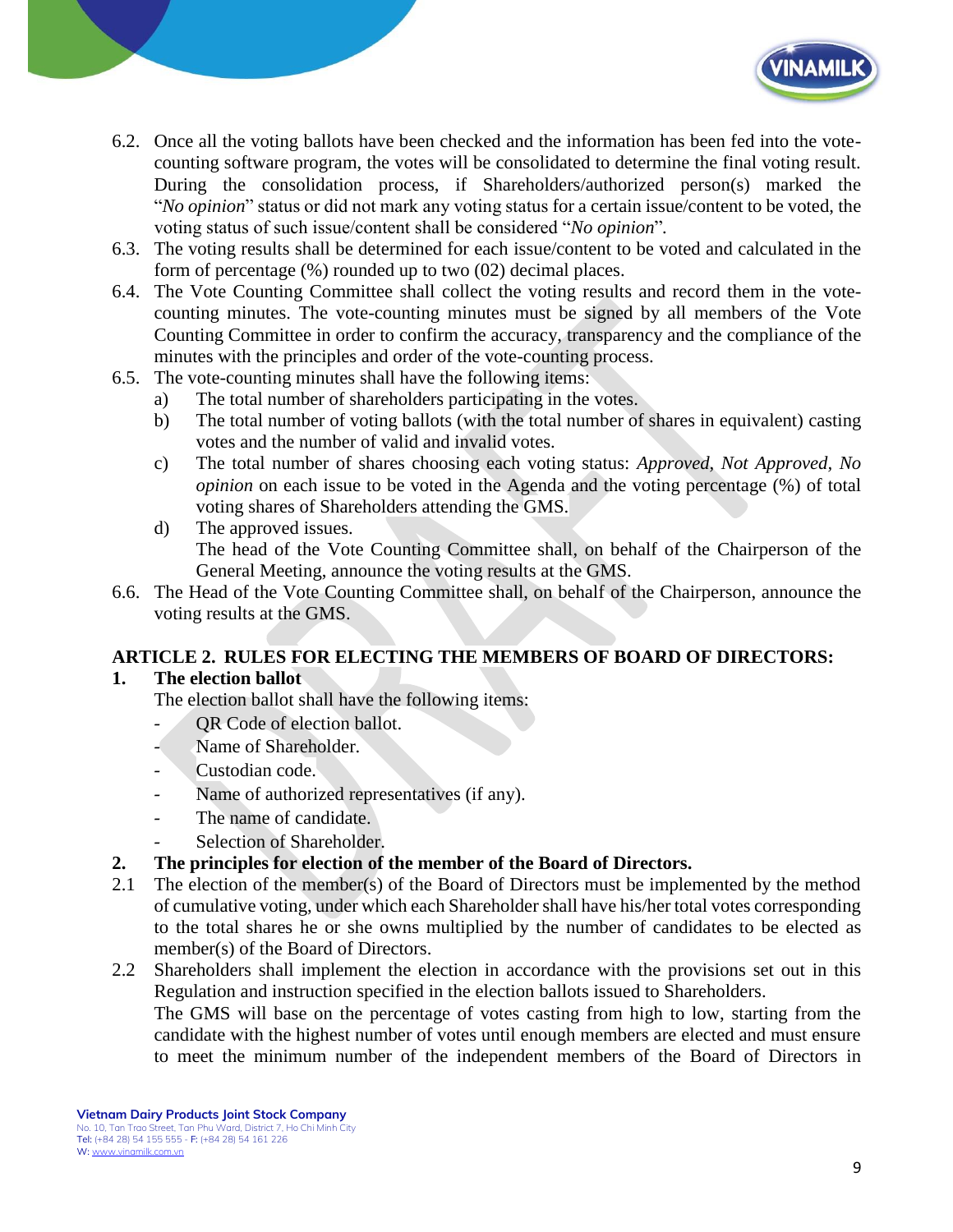



accordance with the law and the Charter. In which, candidates for independent members will be first selected (based on the number of votes from high to low for candidates for independent members). Once the minimum number of independent members of the Board as required has been satisfied, the selection of the remaining members of the Board of Directors will be based on the number of votes casting from high to low. Candidates elected as a member of the Board of Directors must have at least one (01) vote.

**Vietnam Dairy Products Joint Stock Company** No. 10, Tan Trao Street, Tan Phu Ward, District 7, Ho Chi Minh City<br>**Tel:** (+84 28) 54 155 555 - **F:** (+84 28) 54 161 226 W: [www.vinamilk.com.vn](http://www.vinamilk.com.vn/)